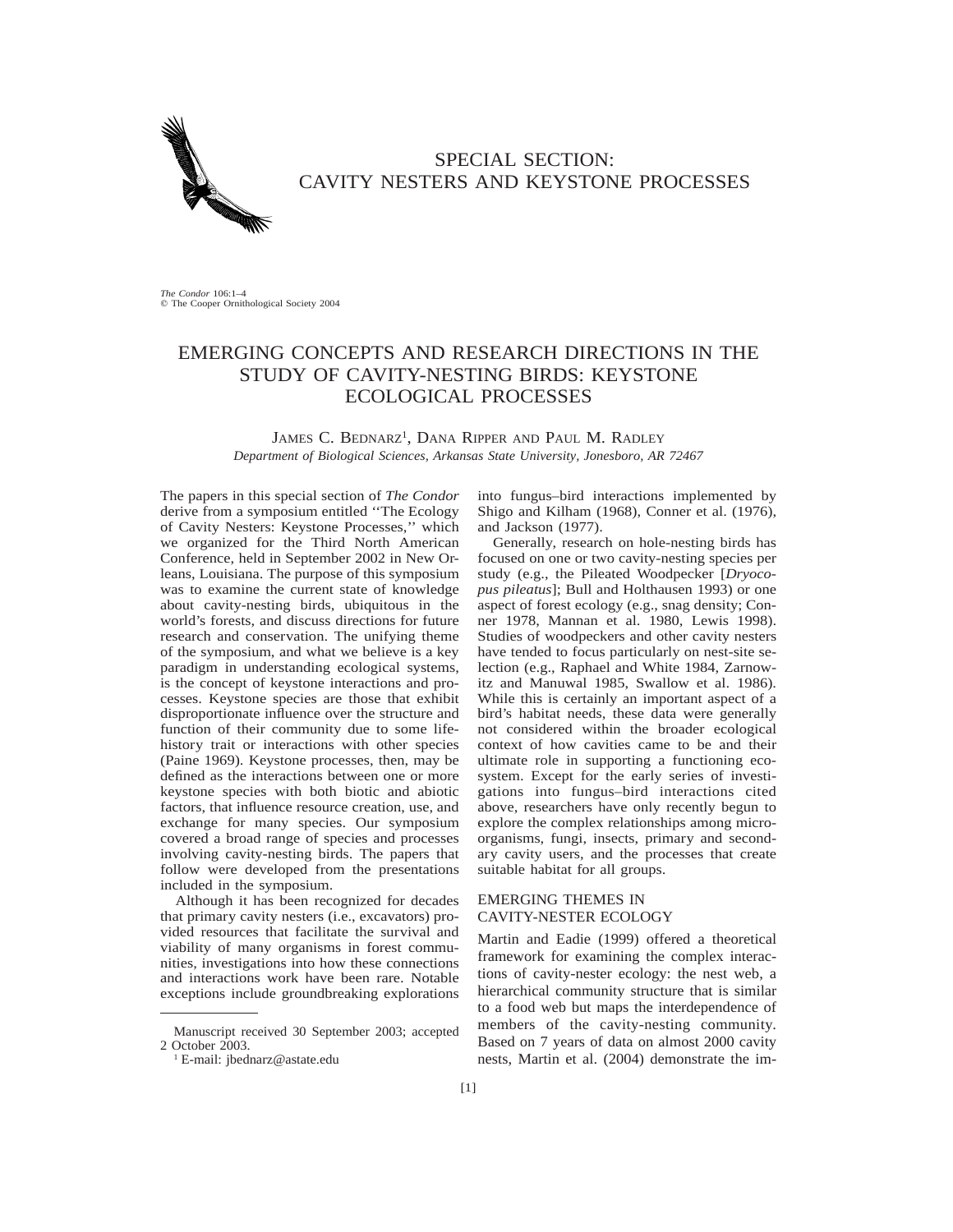portance of interactions within the nest-web community of the forests of interior British Columbia. This cavity-dependent community was composed of five groups based on nest-site characteristics: (1) large woodpeckers (Pileated Woodpecker), (2) medium-sized woodpeckers (e.g., Hairy Woodpecker [*Picoides villosus*]), (3) weak excavators (e.g., Downy Woodpecker [*P. pubescens*]), (4) Northern Flickers (*Colaptes auratus*), the most abundant excavator, and the larger secondary cavity nesters, and (5) the most aggressive and most abundant secondary cavity nesters (e.g., European Starling [*Sturnus vulgaris*]). Martin et al. (2004) found that cavity resources were channeled primarily through the preferred cavity tree, quaking aspen (*Populus tremuloides*), and then through cavities excavated by Northern Flickers. These cavities were exploited by  $>22$  species of secondary cavity nesters, including mammals. The determination of this hierarchical resource structure allowed for the identification of the Northern Flicker as the principal keystone species in this system, and the limiting resource as quaking aspen cavity trees

Saab et al. (2004) have collected extensive data on the factors that influence cavity occupancy related to time after fire in western forests. These authors look at the dynamics of cavity use from a somewhat different perspective. Specifically, Saab et al. (2004) examine patterns from the temporal perspective and model cavity nester use over time, as opposed to using the snapshot approach and diagramming the way cavities pass among species groups (Martin et al. 2004). Saab et al. (2004) explore the influence of several variables potentially affecting postfire occupancy by cavity-nesting birds, including the length of time since fire, the proximity of unburned forest, and tree characteristics within the burn site (e.g., tree height and diameter). These factors are examined for their effects on both strong cavity excavators (e.g., Hairy Woodpecker) and a weak excavator, Lewis's Woodpecker (*Melanerpes lewis*). Saab et al. (2004) document a succession of use by cavity nesters, especially in relation to time since fire. This modeling effort also indicated that strong excavators occupied cavities longer in the larger burned area. These patterns suggest that woodpecker populations may depend substantially on forest landscape structure as well as individual tree characteristics and that these are ephemeral habitats that change rapidly after fire. Importantly, occupancy of cavity excavators declined more rapidly in the smaller, patchier burned area, possibly due to colonization by predators from adjacent undisturbed habitat. Data provided by Saab et al. (2004) suggest that periodic stand-replacement fires are needed to provide high-quality habitat on a continuous basis for several important keystone woodpeckers using western conifer forests. What proportion of the landscape should be composed of recently burned areas to sustain viable populations of primary keystone excavators is not known.

One pattern that seems to be emerging from intensive studies elucidating the keystone linkages in a number of diverse ecosystems is that most often only one, or sometimes two, species of primary excavator supply the bulk of the cavities that support the entire nest webs in those systems. Specifically, Martin et al. (2004) documented that the Northern Flicker furnished most cavities used by the variety of secondary cavity nesters in the mixed interior forests of British Columbia. In this system, a distant second in importance was the Pileated Woodpecker, which especially provided cavities for the larger species of the nest web. In the burned ponderosa pine and Douglas-fir (*Pseudotsuga menziesii*) forests of Idaho, data collected by Saab et al. (2004) suggested that Hairy Woodpeckers and Northern Flickers engineered most of the cavities that supported the nest web in that system. In natural fire-maintained southern pine ecosystems, Conner et al. (2001) have proposed that the Red-cockaded Woodpecker (*Picoides borealis*) was essentially the exclusive keystone cavity excavator. In our own studies of nest-web linkages in the western hemlock (*Tsuga heterophylla*)–Douglas-fir forests of the Olympic Peninsula, we have documented that the Hairy Woodpecker is the principal cavity provider in that system (Huss et al. 2002, Ripper 2002). This pattern, that nest webs and the resulting community diversity and myriad ecological interactions among these secondary cavity users in a given forest ecosystem may be founded on one or two principal keystone species, has huge conservation implications. Future studies dissecting the nest webs of additional forest systems are needed to determine if this pattern is universal.

But does a tree simply need to die to become a cavity-ridden snag occupied by a succession of birds, mammals, and other forest creatures? Another important theme emerging from these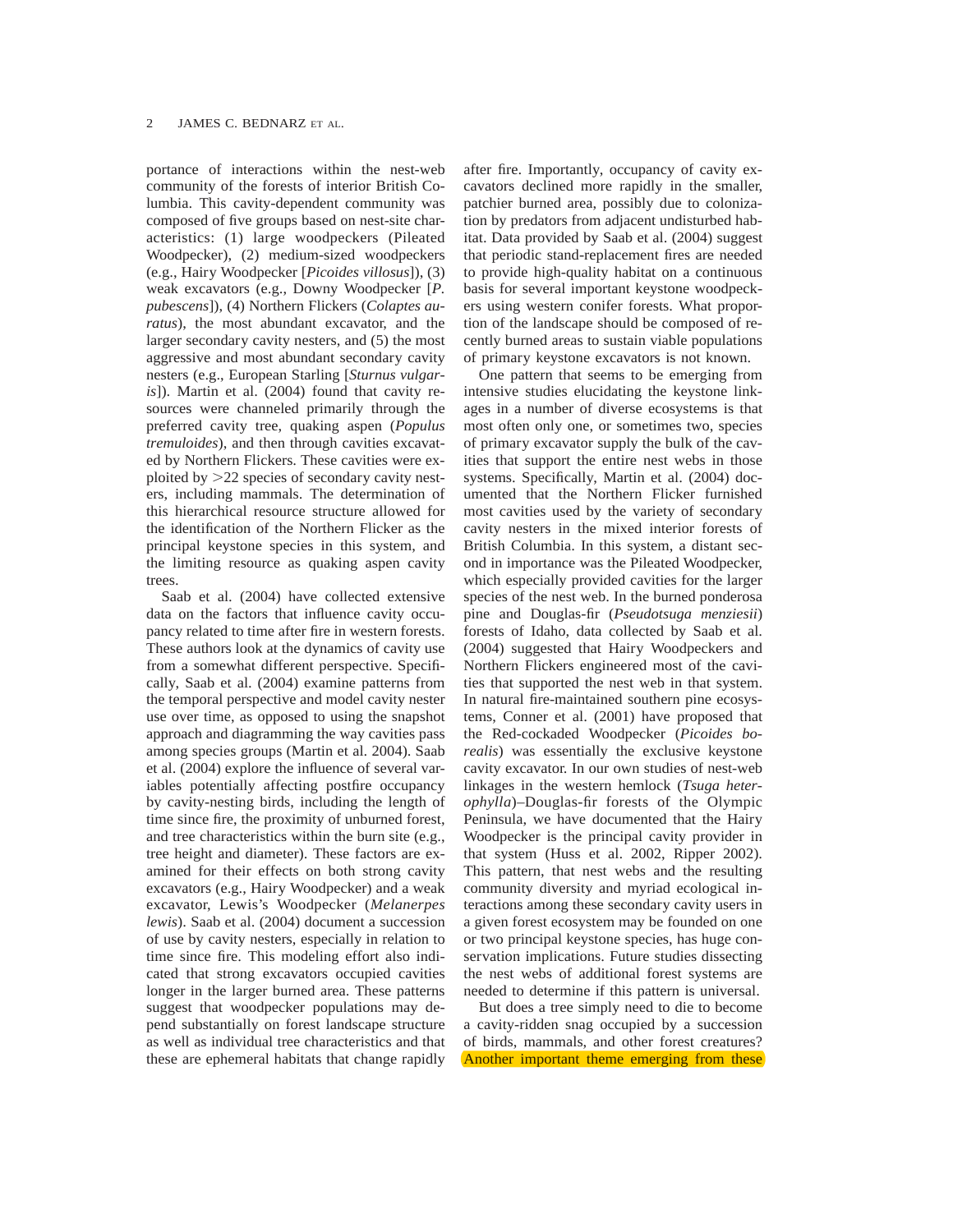papers and other recent research is the role of fungal decay in creating wood that is suitable for excavation. Jackson and Jackson (2004) synthesize what is known about the fungal processes involved in the creation of suitable cavity trees. Their work suggests fungi provide the vital catalytic conditions that enable keystone excavators to perform the essential service of transforming decayed (usually) wood into the cavities that support complex nest webs. Jackson and Jackson (2004) relate how fungal invasion facilitates cavity excavation by woodpeckers. Their review reveals that a key question is whether a fungal infection is necessary for primary cavity excavation. The answer to this question appears to be a tentative yes, except possibly for two species, Red-cockaded Woodpecker and Acorn Woodpecker (*Melanerpes formicivorus*), which occasionally excavate cavities in living, undecayed wood (Jackman 1975, Jackson and Jackson 2004). To our knowledge, no non-cooperatively breeding woodpecker has been documented to excavate a cavity in the living part of a tree (Jackman 1975).

Farris et al. (2004) describe the interactions of wood-boring and bark beetles, sapwood fungi, and woodpecker use of trees for foraging. These researchers employed the interesting approach of using a resistograph to measure sapwood density, and then correlated this variable with woodpecker use of foraging trees. Farris et al. (2004) suggested woodpeckers may promote fungal invasion and sapwood decay in ponderosa pine (*Pinus ponderosa*) systems based on two findings: (1) fungi were isolated from woodpecker bills in greater frequencies than in a reference sample of non-bark-foraging birds, and (2) high levels of woodpecker foraging were associated with lower-density (i.e., decayed) wood. On the other hand, insect activity was not related to wood density. Therefore, the data collected by Farris et al. (2004) suggest that woodpeckers could represent important vectors for establishing fungal decay in sapwood, which would in turn provide suitable sites for cavity establishment in ponderosa pine. This suggests the possibility of an intriguing symbiosis, whereby woodpeckers disperse fungi, and the fungi later facilitate cavity excavation. Whether this could represent a coevolved process or just an interesting phenomenon with secondary ecological consequences remains to be explored.

An important point derived from Farris et al. (2004), as well as the other research reported in these papers, is that management strategies to maintain healthy, functioning forests must recognize and retain these complex multispecies processes. A variety of data indicate strongly that not all snags are created equal in terms of suitability for cavity excavation and use by cavity nesters (Jackson and Jackson 2004). Simply maintaining a certain number of snags per area in all likelihood will not result in the retention of natural keystone processes involving primary cavity excavators. Rather, the data presented in the following papers suggest appropriate conservation strategies to protect interdependent forest communities must be designed to maintain the complex biotic interactions among fungi, insects, other microorganisms, and cavity excavators. We hope the presentation of these papers stimulates further inquiry into these topics and leads to more effective conservation strategies to preserve the ecological integrity of our forest systems.

A shift in focus from the single-species approach to the complex community and processbased approach has far-reaching implications for the conservation of forest habitat (Martin et al. 2004). The following papers present new paradigms, develop new methodology for the study of keystone interactions, and define insightful research questions involving cavity-nesting birds. We suggest that future research in forest ecosystems continue to take into account interactions between primary and secondary cavity nesters as well as the natural processes that create suitable habitat for all cavity-nesting animals. Forest management practices intended to conserve a diverse wildlife community, and the processes that shape these communities, must be based on quantitative assessments of these complex ecological interactions.

#### ACKNOWLEDGMENTS

We greatly appreciate the significant contributions of Dick Conner, David Dobkin, Kerry Farris, Jerry Jackson, Kathy Martin, Hugh Powell, and Vicki Saab to this special section. Ideas and other assistance that made both the ''Ecology of Cavity Nesters: Keystone Processes'' symposium and these papers a success were provided by Katie Aitken, Jonathan Dudley, Rodney Honeycutt, Martin Huss, Bette Jackson, David Juliano, John Kappes, Walt Koenig, Glenn Proudfoot, Craig Rudolph, Daniel Saenz, Doug Slack, Alison Styring, Pete Teel, Bill Thompson, Dan Varland, Jeff Walters, Karen Wiebe, and Steve Zack. David Dobkin,